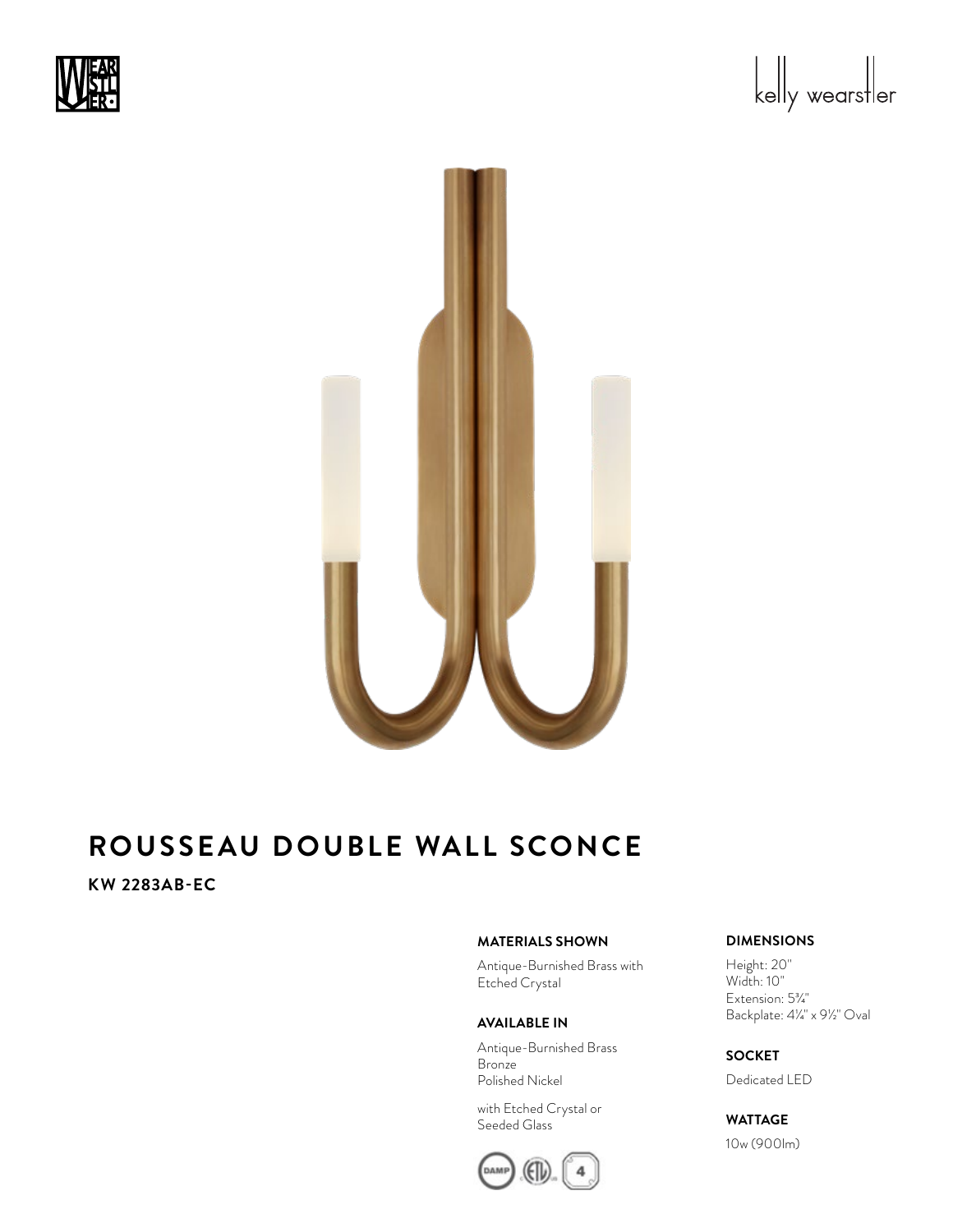



## **KW 2283AB-SG**

### **MATERIALS SHOWN**

Antique-Burnished Brass with Seeded Glass

#### **AVAILABLE IN**

Antique-Burnished Brass Bronze Polished Nickel

with Etched Crystal or Seeded Glass



### **DIMENSIONS**

Height: 20" Width: 10" Extension: 53/4" Backplate:  $4\frac{1}{4}$  x  $9\frac{1}{2}$ " Oval

## **SOCKET**

Dedicated LED

### **WATTAGE**

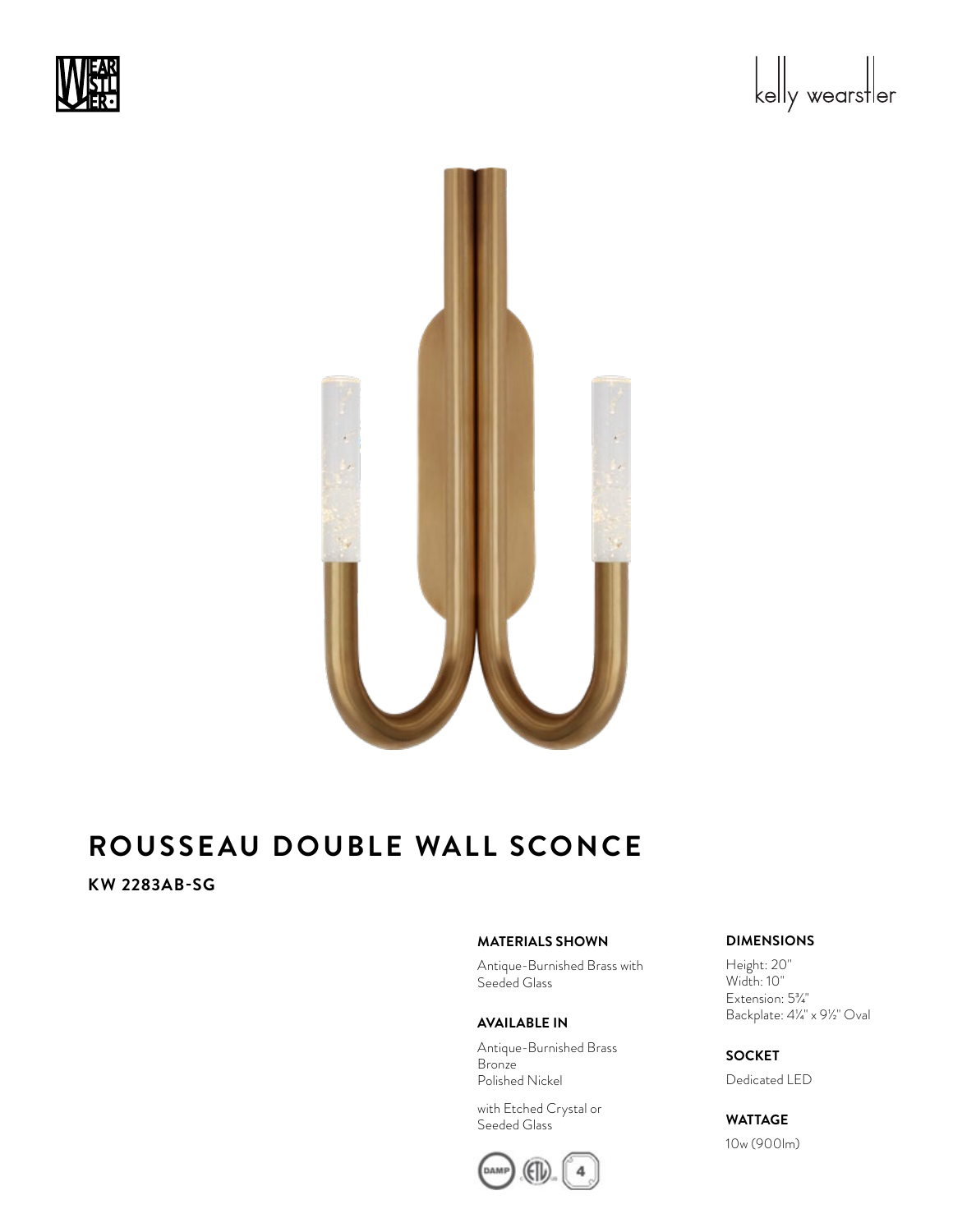



## **KW 2283BZ-EC**

### **MATERIALS SHOWN**

Bronze with Etched Crystal

### **AVAILABLE IN**

Antique-Burnished Brass Bronze Polished Nickel

with Etched Crystal or Seeded Glass



### **DIMENSIONS**

Height: 20" Width: 10" Extension: 53/4" Backplate:  $4\frac{1}{4}$  x  $9\frac{1}{2}$ " Oval

**SOCKET** Dedicated LED

## **WATTAGE**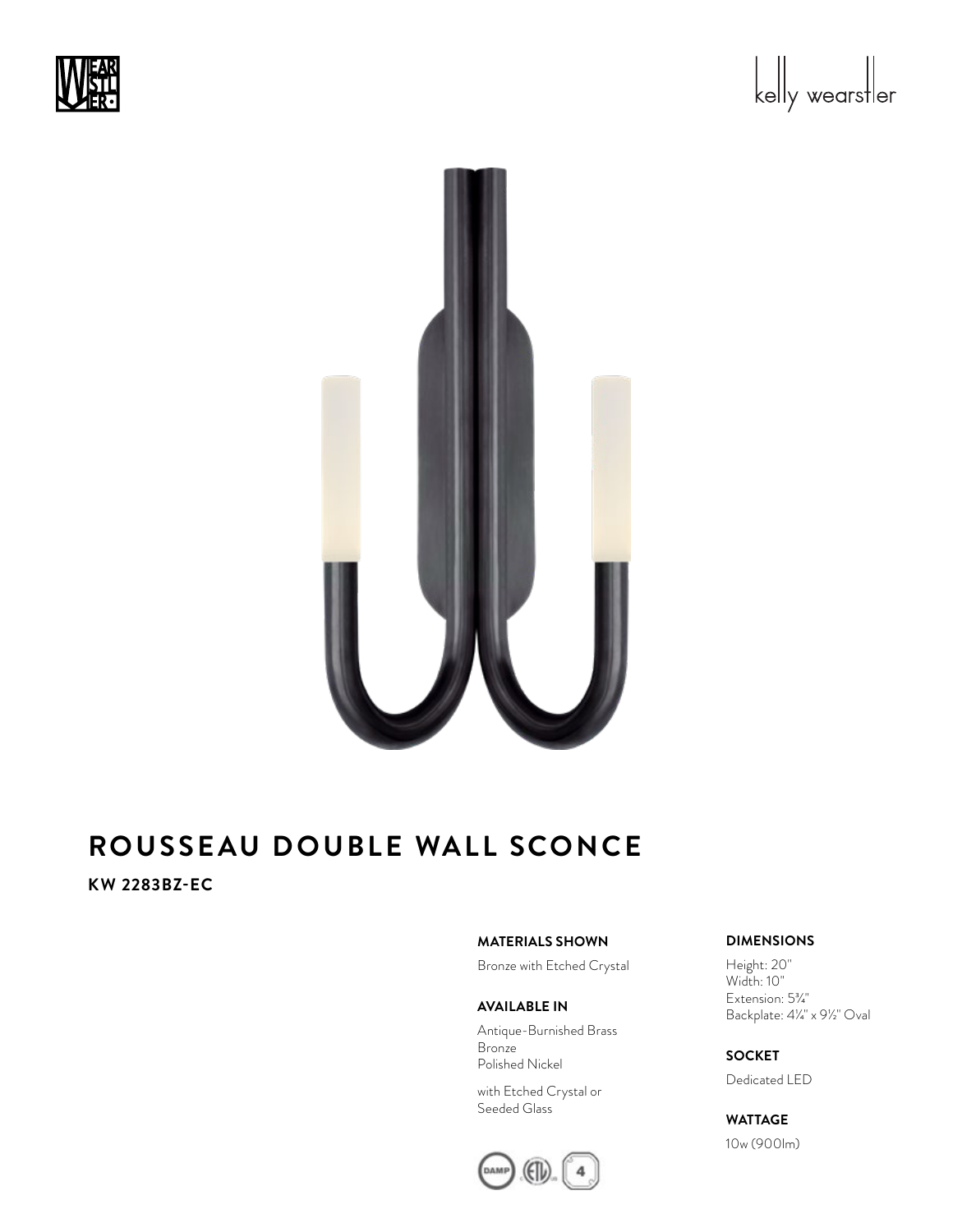



## **KW 2283BZ-SG**

### **MATERIALS SHOWN**

Bronze with Seeded Glass

#### **AVAILABLE IN**

Antique-Burnished Brass Bronze Polished Nickel

with Etched Crystal or Seeded Glass



### **DIMENSIONS**

Height: 20" Width: 10" Extension: 53/4" Backplate:  $4\frac{1}{4}$  x  $9\frac{1}{2}$ " Oval

**SOCKET** Dedicated LED

## **WATTAGE**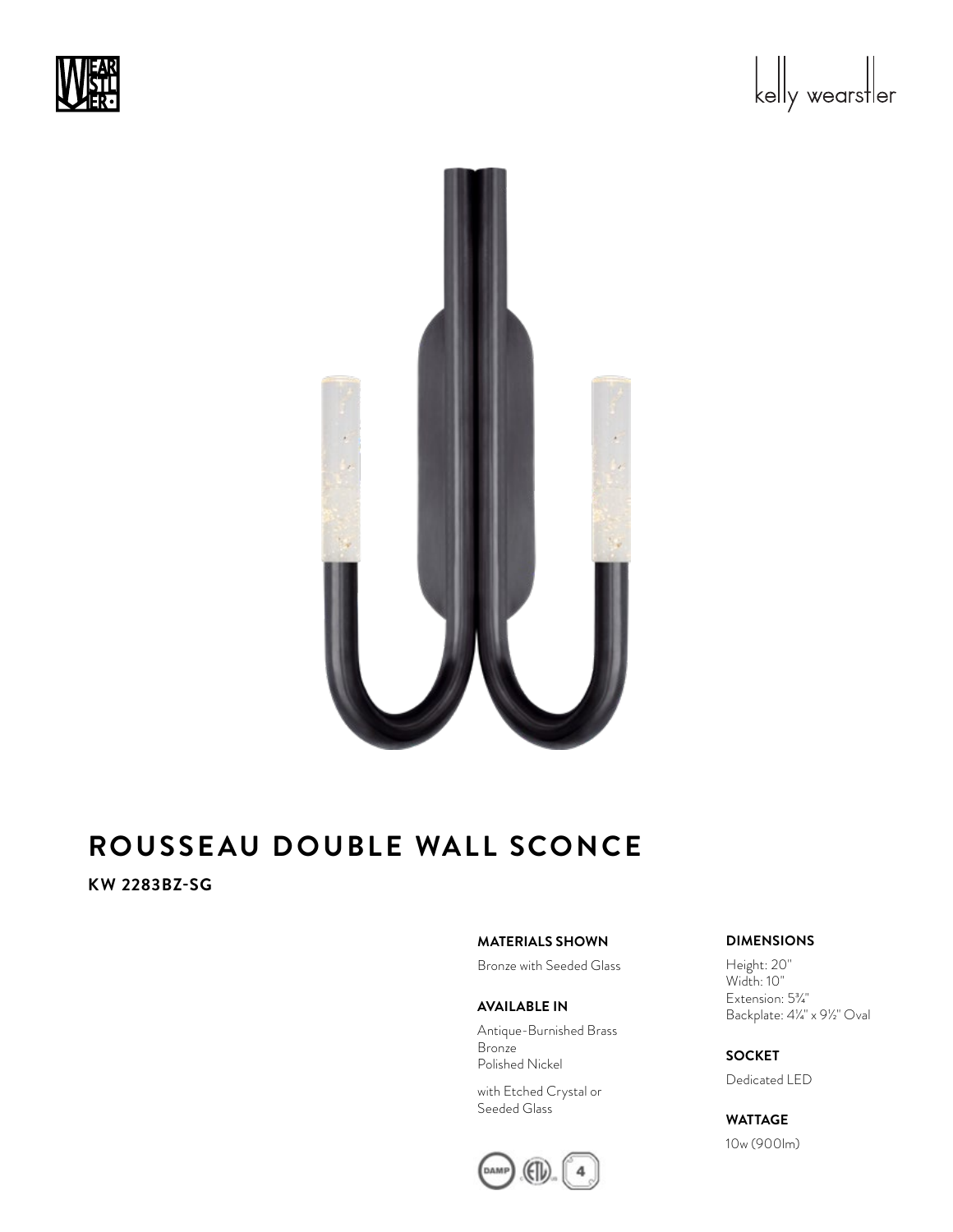





## **KW 2283PN-EC**

### **MATERIALS SHOWN**

Polished Nickel with Etched Crystal

### **AVAILABLE IN**

Antique-Burnished Brass Bronze Polished Nickel

with Etched Crystal or Seeded Glass



## **DIMENSIONS**

Height: 20" Width: 10" Extension: 53/4" Backplate:  $4\frac{1}{4}$  x  $9\frac{1}{2}$ " Oval

**SOCKET** Dedicated LED

## **WATTAGE**